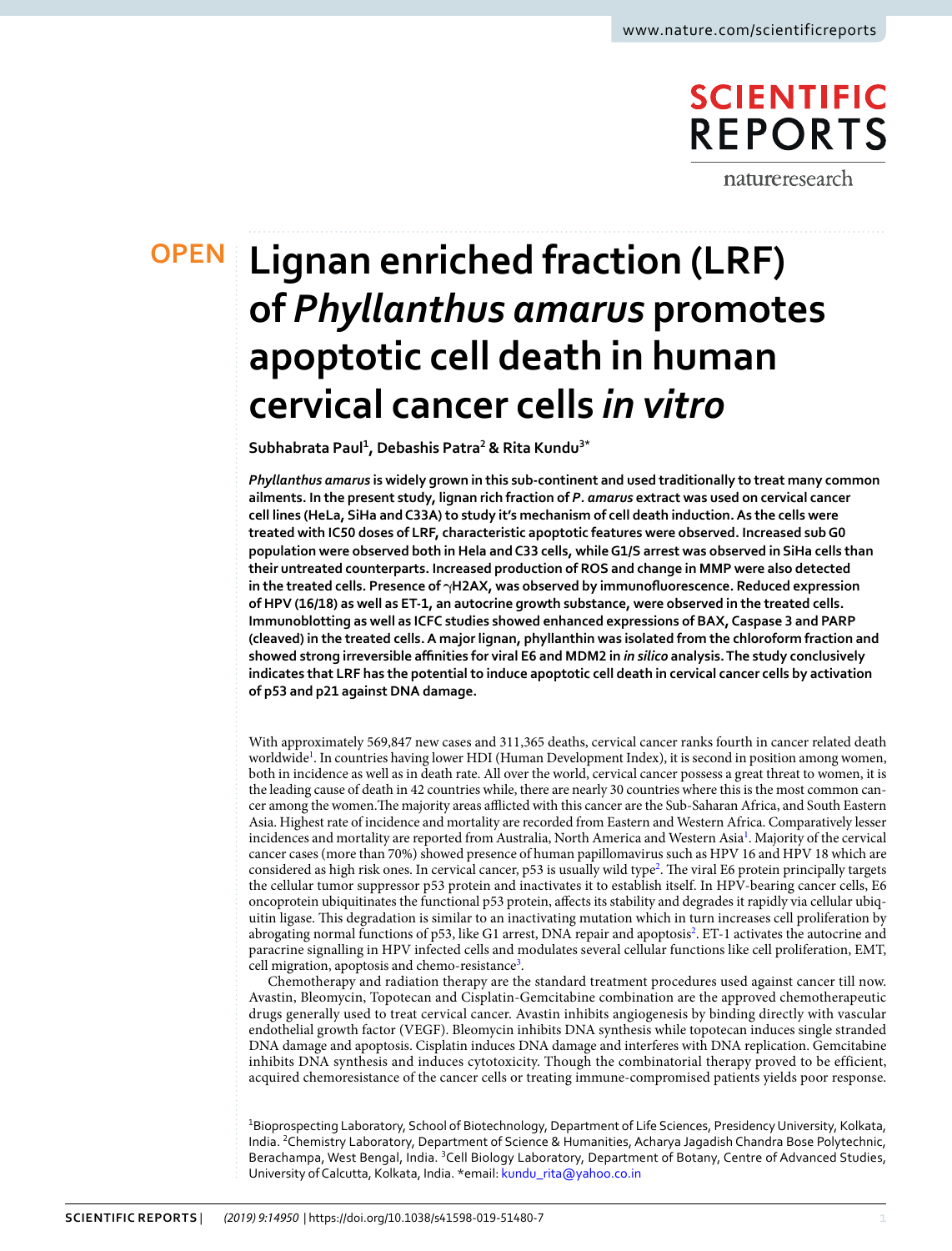Moreover, chemotherapy is associated with several side effects like, cognitive impairment, sensory impairment, organ damage (lung, liver, neural), gastrointestinal disorders, infertility, hair loss, fatigue, etc. On the other hand, radiation has the problem of non-selective cytotoxicity leading to immunotoxicity<sup>[4](#page-11-3)</sup>. Continuous emergence of drug resistance against drugs in practice is another hurdle in the way<sup>[5](#page-11-4)</sup>. That is why finding new anticancer compounds should go hand in hand with basic cancer biology research; the most common approach is screening new synthetic/semi-synthetic compounds or modification of existing compounds using combinatorial chemistry with in silico analysis. Another established approach is random screening of natural compounds. In this respect plants are the largest repertoire of various kinds of natural compounds. Traditionally plants are usually utilized for Indian and Chinese herbal drug preparations. According to World Health Organization (WHO), around 33% of anticancer drugs are plant-derived<sup>[6](#page-11-5)</sup>. India, with a rich biodiversity, has ample native plant resources, around 1[7](#page-11-6)000 species, out of which around 7000 species are considered to be medicinally important<sup>7</sup>. Phyllanthus amarus Schum & Thorn. (popularly known as Sleeping plant) is a small herb, belonging to Euphorbiaceae family. This plant is highly valued in Indian Ayurveda system for its medicinal properties. It is commonly used to treat several com-mon gastrointestinal disorders, like jaundice, diarrhoea, dysentery and wound, ulcers and urogenital diseases<sup>[8,](#page-11-7)[9](#page-11-8)</sup>.

Several phytochemicals, such as, tannins, ellagitannins, triterpenes, flavonoids and alkaloids are present in this plant. The principal secondary metabolites of this plant are bioactive lignans, especially phyllanthin and hypophyllanthin. Lignan rich foods are considered to be advantageous for human health, breast cancer patients with higher lignan intake through food showed better survival chance and reduction in tumor growth<sup>[10](#page-11-9)</sup>.

In the present study, methanolic extract was fractionated and chemically characterized for the presence of the major phytochemicals by chromatographic methods. This lignan rich fraction was used on HeLa (HPV 18 +ve), SiHa (HPV 16 +ve) and C33 A (HPV −ve), three different cervical cancer cells, and efficacy of the LRF on the cell lines was studied. Along with that, cell death induction pathways in the three different cell lines were also evaluated. Apoptosis is induced through extrinsic and /intrinsic pathway. In both cases mitochondria play an important role, triggering enhancement of the pro-apoptotic proteins and reduction of anti-apoptotic ones. So, expression of genes and proteins relevant to apoptosis were studied. As the plant extract is rich in lignans, generation of ROS and subsequent loss in MMP were also studied.

#### **Results**

**Elucidation of chemicals constituents.** Several compounds were identified by LC-MS (Table S1 and Fig. S2) using popular databases (ReSpect, MassBank, MZ cloud etc.) comparing monoisotopic mass and fragmentation patterns. Niranthin (a lignan), corilagin (an ellagitannin), rutin and quercetin (flavonoid) are worth mentioning among the identified compounds, as their anti-cancer activities are already reported<sup>11-[14](#page-11-11)</sup>. Several phenolic compounds, terpenoids, specially, squalene (a precursor of steroid biosynthesis) were detected in the LRF by GC-MS analysis (Table S1). Several sub-fractions had also been isolated from LRF by silica gel chromatography. GC-MS analysis of the sub fractions detected methyl esters of several usual phytochemicals such as Palmitic acid, Stearic acid and  $\alpha$ -Linolenic acid (as identified with NIST library) after derivatization with TMS. Single crystals isolated by column chromatography were identified as phyllanthin by XRD analysis (CCDC submission ID: 1820905) (Table S2). 1H-NMR and ESI-MS analysis also confirmed that (Fig. [1](#page-2-0)).

**Evaluation of ROS mediated DNA damage by LRF.** Flow cytometric determination of ROS induction. All the treated cells showed enhanced ROS accumulation after three hours. Maximum ROS was generated in the treated SiHa cells, whereas, Hela cell line showed minimum accumulation of ROS,with control sets showing 7.79% and LRF treated sets with 20.82% ROS positive cell population. A 2.67 fold increase in ROS positive cells were detected in HeLa cells. While in untreated SiHa cells, 6.96% cells were detected with ROS, but, quite a higher percentage of (57.45%) ROS positive cells were detected in the treated sets. Thus, there is an increase of 8.25 fold in SiHa cells. A 3.76 fold increase in cell population was found in C33A cells with 8.19% cells in control sets and 30.83 cells in treated sets (Fig. [2a\)](#page-3-0).

DNA damage detection by *γ*-H2AX incorporation. Reactive oxygen Species (ROS) can induce DNA damage, resulting either single /double stranded nicks. As the nicks are generated, the H2AX (a variant of H2A) becomes phosphorylated and spreads over the nicks, which are known as foci. Immunofluorescence micrographs clearly indicated the incorporation of phosphorylated H2AX( $\gamma$ -H2AX) in nuclei of LRF treated cell. Incorporation of  $\gamma$ -H2AX is a clear marker of single or double stranded DNA damage (Fig. [2b](#page-3-0)) and apoptosis.

Study of DNA damage response by immunoblotting. Expressions of proteins as induced by DNA damage, were also studied by western blotting to validate this. In all the treated cells phospho-ATM and phospho-Chk2 could not be detected, but presence of phospho-ATR and phospho-Chk1were detected indicating activation of checkpoint-kinase 1 and ATR. In the treated HeLa cells, a significant increase in the expression of p-ATR and p-Chk1 (1.8 fold and 1.7 fold respectively) were observed. But, in treated SiHa cells, the increase was comparatively less (0.6 fold and 0.4 fold) for p-ATR and p-Chk1 respectively. In case of treated C33A cells, however, p-ATR and p-Chk1 expressions were increased by 0.7 fold and 0.6 fold respectively (Fig. [2c](#page-3-0)).This clearly indicate that, LRF induced ROS can cause DNA damage in these cancer cells.

**Determination of Apoptosis inducing potential of LRF.** Apoptosis induction. At 18 h treatment time, most of the cells showed signs of later stage of apoptosis. These observations clearly indicate towards induction of apoptosis in the treated cells (Fig. [3a\)](#page-4-0). In HeLa cells, 45.54% cells were found to be apoptotic, with (7.19%) dead cells. In SiHa cells, 22% apoptotic cells along with 3.32% dead cells were found. In C33A cells, 44.54% cells were found to be apoptotic with 7.52% dead cells. At 24 h treatment time, most of the cells were in the 4th quadrate, with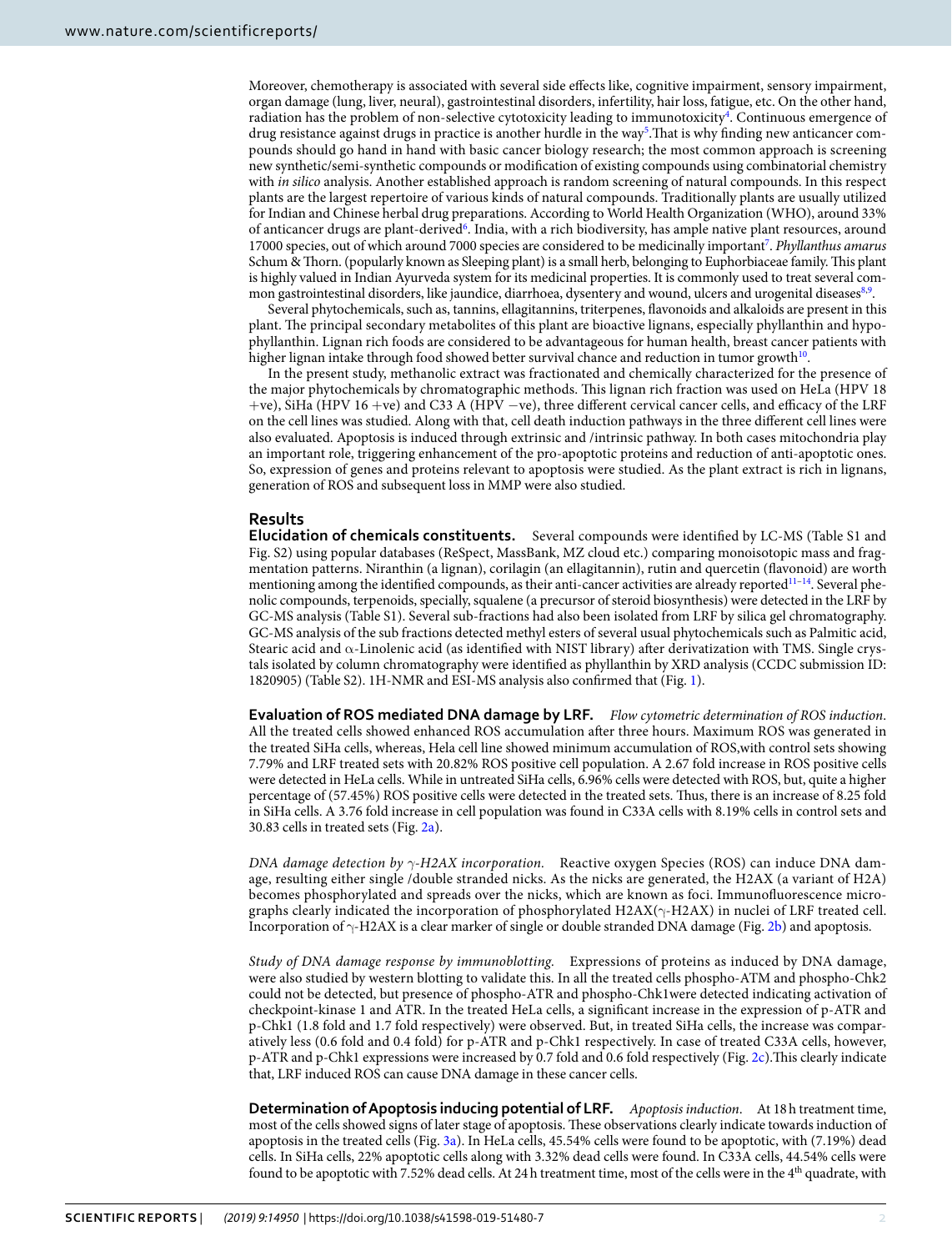

<span id="page-2-0"></span>**Figure 1.** Characterization of Phyllanthin crystal (**a**) XRD analysis showing the crystal structure (**b**) 1H-NMR (**c**) ESI-MS showing the molecular mass.

lesser number of early and late apoptotic cells. In HeLa cells, 23.99% cells were found to be apoptotic, with many (41.9%) dead cells. In SiHa cells, most of the cells were dead (82.65%) with 9.02% apoptotic cells. In C33A cells, 77.88% cells were found to be apoptotic with 8.6% dead cells.

Fluorescence micrographs of 18 h and 24 h also support the flow cytometric data (Fig. S3).

Change in morphology. Treated cells showed significant changes in cellular and nuclear morphology as seen by confocal microscopy. In HeLa cells, cytoplasmic blebbings, shrinkage of membrane, chromatin condensation and nuclear fragment, all the signs of typical apoptotic cells were observed (Fig. [4a\)](#page-5-0). In SiHa cells also, cell shrinkage along with chromatin condensation and fragmentation were observed (Fig. [4a\)](#page-5-0). In C33A cells, more cellular shrinkage along with nuclear condensation was found in the treated sets (Fig. [4a\)](#page-5-0). Cells were counted and expressed as number of fragmented/ condensed nuclei present per 100 cells in control and LRF treated sets (Fig. S4). It was observed that, in LRF treated Hela, SiHa and C33A cells, maximum numbers of fragmented/ condensed nuclei were 54.74%, 46.87% and 34.92% respectively.

**Loss of mitochondrial membrane potential (MMP).** Mitochondria play an important role in inducing cell death; loss of membrane potential (∆Ψm) is a key event in intrinsic cell death. Reduced MMP was quantified in treated cells (Fig. [4b](#page-5-0)). In HeLa control sets, 3.27% depolarized cells were observed than the treated cells which showed 55.42% depolarized cells, which is significantly (16.95 fold higher) more than the control sets. In SiHa cells, 3.71% depolarized cells were there in control sets while treated sets had 29.97% depolarized cells (8.08 fold increased). In C33A cells, 5.12% and 29.5% cells were found in control and treated sets respectively, showing a 5.77 fold increase in depolarized cell population.

**Change in cell cycle.** With LRF treatment, varied responses were observed. In HeLa and C33A cell lines, sub G0 population has increased suggesting cytotoxicity, whereas in SiHa cells, cells were blocked at G1/S phase. A decrease of 8.79% in G0G1 populations along with an increase of 12.03%in sub G0 population was observed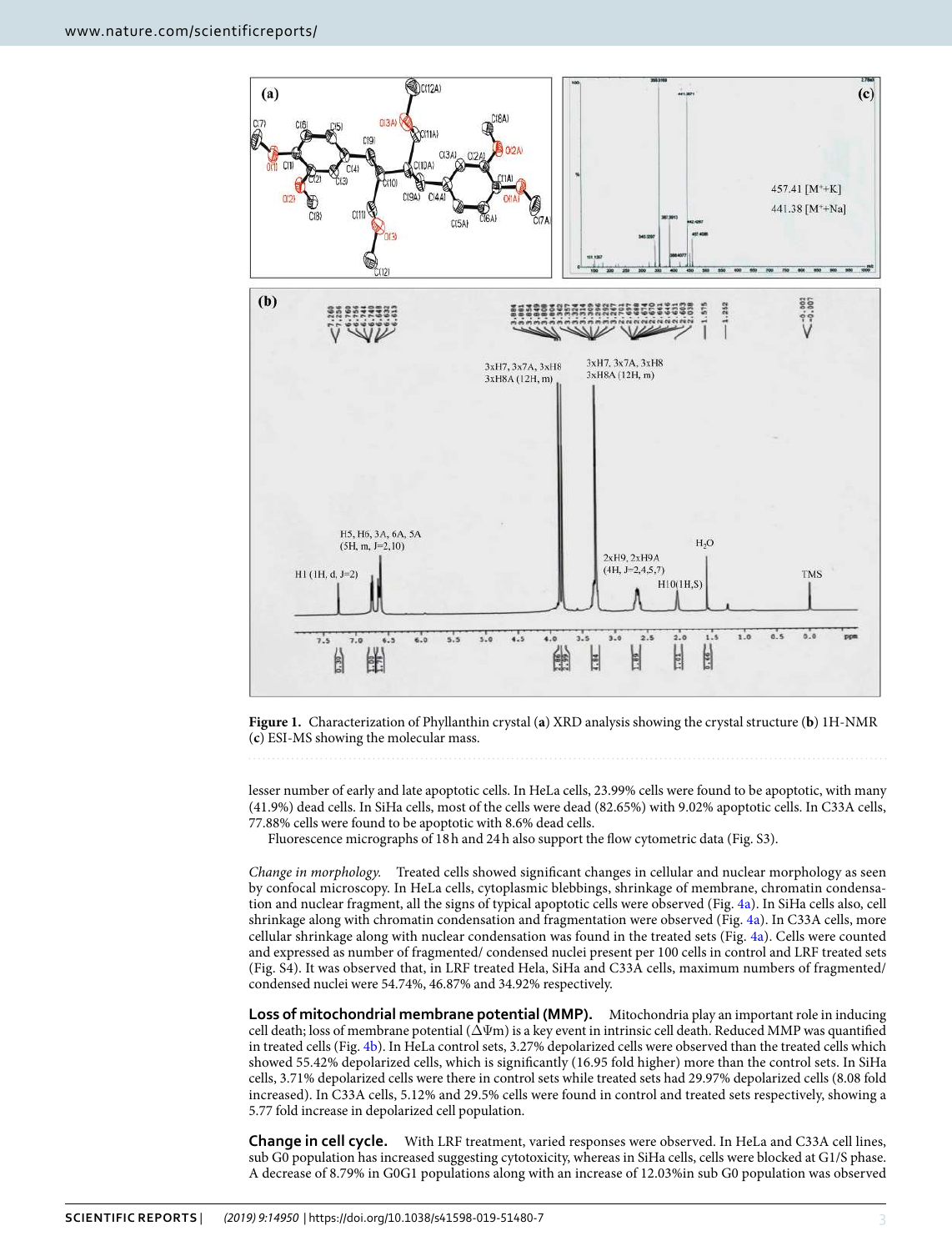

<span id="page-3-0"></span>**Figure 2.** DNA damage as induced by ROS due to LRF treatment. (**a**) Overlapping histograms showing increase of ROS in LRF treated cells. Black and red lines indicate control and treated sets respectively, (**b**) Representative photomicrographs showing incorporations of γ-H2AX in the damaged nuclei. Arrows indicate damaged nuclei (**c**) Representative immunoblots showing increase in expressions of DNA damage responsive proteins. Fold changes (densitometry) were expressed as histograms. Columns represent average of relative densities while bars represent standard deviations. \*Denotes significant difference between control and treated sets (P < 0.05).

in HeLa cells. In C33A cells, increase of 8.68% in sub G0 population along with 9.48% decrease in G0G1, 3.9% decrease in S and 4.36% increase in G2/M population were observed in treated sets. In SiHa cells, S and G2/M populations decreased by 3.11% and 4.87% respectively while sub G0 population increased by 1.58% in treated sets (Fig.  $4c$ ).

**Interplay of cell survival – cell death genes at transcriptional and translational level.** Semi-Q RT-PCR. In all the treated cells, elevated levels of pro-apoptotic gene and reduced levels of anti-apoptotic gene expressions were observed. Viral HPV 16/18 E6 gene expression was found to be decreased in SiHa and HeLa cells along with the decrease in expression of Endothelin 1(ET-1).

In treated HeLa cells (Fig. [5a](#page-6-0)), Bcl-2 expression level was decreased (by 0.78 fold) while BAX expression was elevated (by 0.39 fold). p53 expression increased to 0.97 fold higher but decreased expression of p21 was observed (0.04 fold) in the treated sets. Huge decrease in expressions of ET-1(0.97 fold) and HPV 18E6 (0.79 fold) were observed in the treated sets. Treated SiHa cells (Fig. [5a\)](#page-6-0) showed 0.61fold decrease in Bcl-2 expression along with 0.7 fold increase in BAX expression. 0.22 fold increase in p53 expression along with mild increase of 0.1 fold for p21 were observed. Expression of ET-1 and HPV 16 E6 were found to be decreased by 0.55 fold and 0.21 fold respectively. No significant change in expressions of Bcl-2 and BAX was found in treated sets of C33A cells (Fig. [5a\)](#page-6-0). For both the p53 and p21, there was an increase in expressions (0.07 fold and 0.36 fold). ET-1 expression was not detected as expected in this cell line, which didn't have HPV viral load.

Immunoblotting. Balance between the pro-apoptotic and anti-apoptotic proteins decide the cell fate, if proapoptotic proteins expressed more than the antiapoptotic proteins, then the cell dies and vice-versa. In the present work, expressions of anti-apoptotic, pro-apoptotic and some relevant proteins were studied by immunoblotting to understand the cell death mechanism. Expression of caspase 8 and 9 were studied at 18 h, while other proteins were studied at 24 h post treatment. All the treated sets showed elevated levels of initiator caspase 8 and 9, effecter caspase3, pro-apoptotic BAX, p53 and reduced levels of anti-apoptotic Bcl-2 proteins. In treated HeLa cells (Fig. [5b\)](#page-6-0), expression of cleaved caspase 3, caspase 9 and caspase 8 were found to be increased by 0.95, 0.92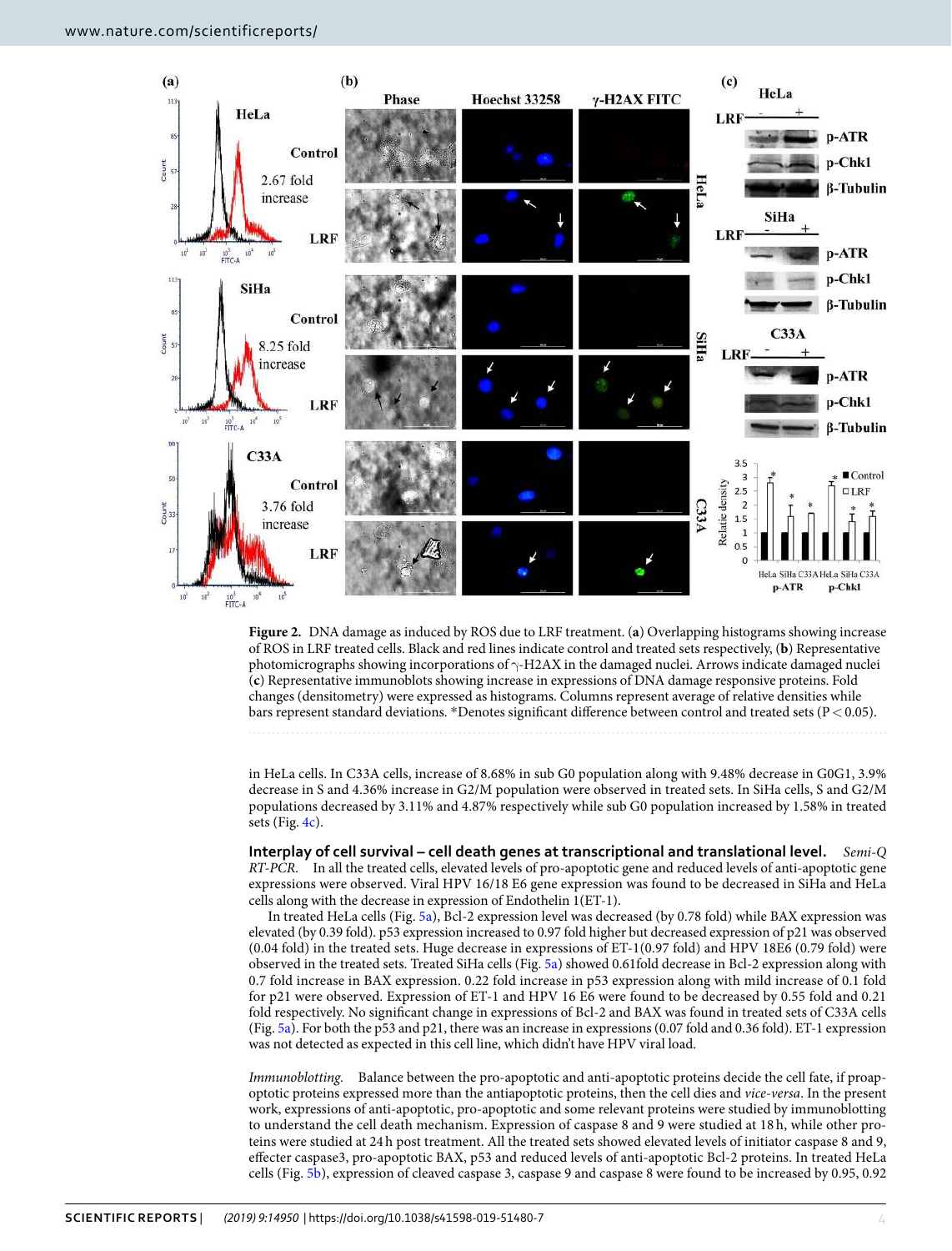

<span id="page-4-0"></span>**Figure 3.** Flow cytometric analysis showing apoptosis inducing activity of LRF in cervical cancer cells at 18 h (**a**) and 24 h (**b**) in Hela, SiHa and C33A cells respectively; in section (**a**) X axis (FL1-A) corresponds to FITC and Y axis (FL2-A) corresponds to PI.

and 0.45 fold respectively. Decrease in expression of 0.35 fold for Bcl-2 with an increase of 0.2 fold in case of BAX was found. 0.6 fold increase for p53, 1.4 fold increase in case of p21 and 0.48 fold decrease in case of HPV 18 E6 were observed. In HeLa cells expression of cleaved caspase 3,9,8; p53; HPV18 E6 changed significantly. In treated SiHa cells (Fig. [5b](#page-6-0)) cleaved caspases 3 showed 0.95 fold increase, whereas, 0.54 and1.5 fold increase were observed for caspase 9 and 8, along with 1.1 fold and 1.3 fold increase in expressions of p53 and p21respectively. Expression of Bcl-2 was decreased by 0.86 fold with 0.21 fold increase in BAX expression. Reduced expression of HPV16 E6 was also observed (0.68 fold). In SiHa cells the change in expression of all the proteins studied here showed significant difference with the untreated counter parts (except BAX). In C33A cells (Fig. [5b\)](#page-6-0) 1.25, 0.64 and 0.38 fold increase in cleaved caspases 3,9 and 8 were found along with increase of 0.6 fold and 0.8 fold in p53 and p21 expressions. Reduced expression of Bcl-2 was found (by 0.31 fold) while BAX expression increased by 0.9 fold. Other than Bcl-2, change in all other protein expression is statistically significant in C33A cells.

**Intracellular flow cytometry (ICFC).** Cleaved Caspase 3. Increase in cells having cleaved caspase 3 was found in all the treated sets (Fig. [5c](#page-6-0)). In control HeLa cells, 11.27% cells expressed cleaved caspase 3 while 22.88% cells were found positive for cleaved caspase 3 in treated sets. An increase of 2.03 fold of cells expressing cleaved caspase 3 was detected. In case of SiHa cells, 13.91% cells expressed cleaved caspase 3 in the control set and52.86% cellsexpressed cleaved caspase 3 in the treated sets with an increase of 3.8 fold. 24.77% and 45.36% cells expressed cleaved caspase 3 in control and treated sets respectively in C33A cells with an increase of 1.83 fold.

Cleaved PARP. Cells having cleaved PARP increased in all the treated sets (Fig. [5c](#page-6-0)), highest in HeLa followed by C33A and SiHa cells. In HeLa control sets, 12.02% cells expressed cleaved PARP while 39.09% cells of treated sets expressed cleaved PARP, with an increase of 3.3 folds. In SiHa cells, cells expressing cleaved PARP were 8.34% and 22.63% in control and treated sets respectively with an increase of 2.72 fold. Highest fold increase in cleaved PARP positive cells (3.84 fold) was found in C33A cells with 9.02% cells in control sets and 34.68% in treated sets.

BAX. In the treated sets, mean fluorescence intensity of BAX positive cells increased in all the cell lines (Fig. [5c](#page-6-0)). Maximum expression was observed mostly in C33A cells followed by HeLa and SiHa cells. In HeLa cells, BAX expression increased by 1.75 fold while in SiHa it increased by 1.64 fold. It increases 2.43 fold in C33A.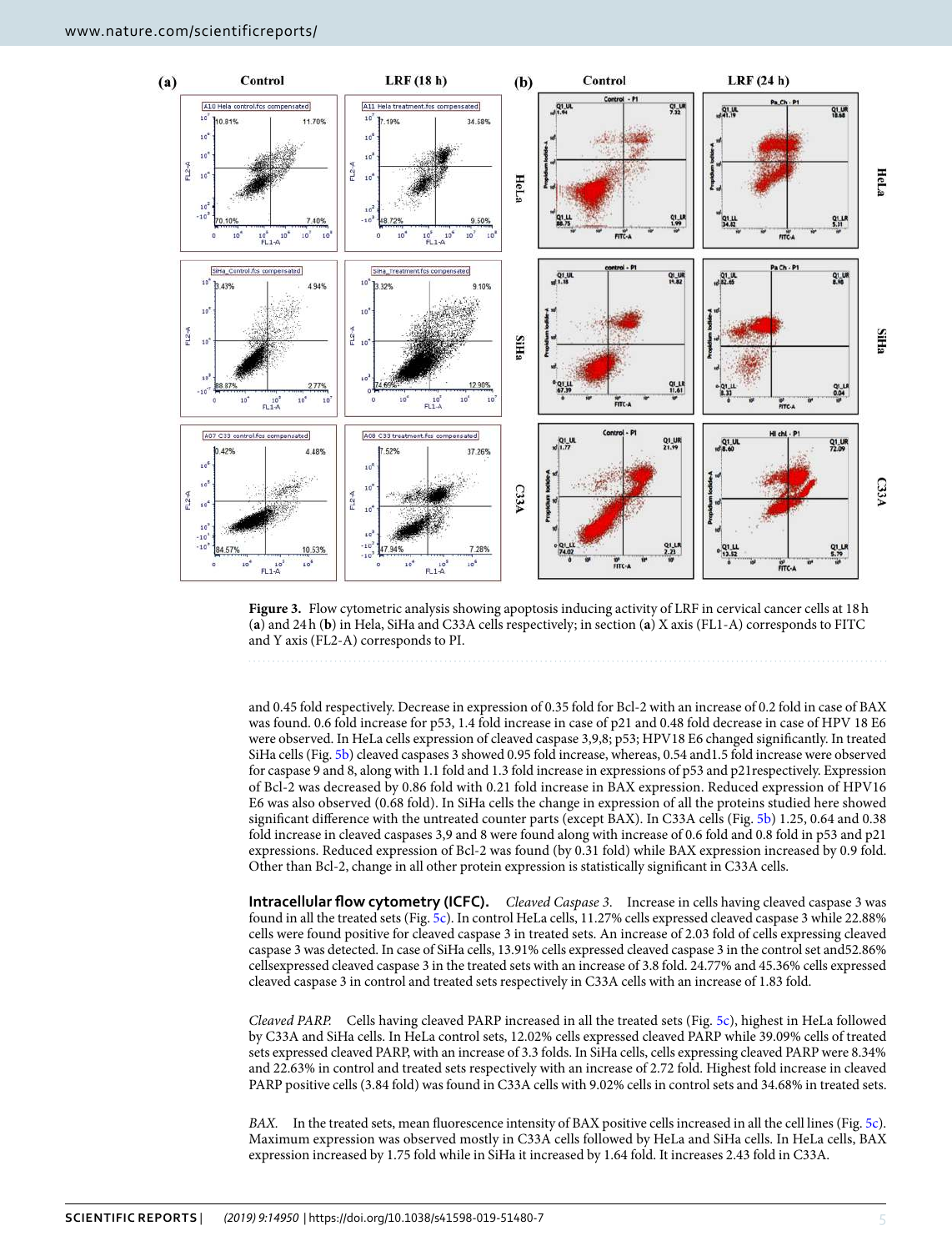

<span id="page-5-0"></span>**Figure 4.** Image and flow cytometric analysis showing apoptosis inducing activity of LRF in cervical cancer cells. (**a**) Representative pictures showing changes in nuclear morphology by LRF treatment. Arrows show apoptotic cells with fragmented/condensed nuclei and membrane blebbings. Scale represents 50 µm. Inset showing magnified pointers. (**b**) Scatter plots showing decrease in MMP in LRF treated cells after 6 h of LRF treatment. (**c**) Histograms showing changes in cell cycle patterns of LRF treated cells at 24 h.

Bcl-2. In the treated sets, mean fluorescence intensity of Bcl-2 positive cells decreased in all the cell lines (Fig. [5c](#page-6-0)), mostly in SiHa followed by HeLa and C33A cells. In HeLa cells, Bcl-2 decreased by 0.16 fold,but in SiHa and C33A it decreased by 0.19 fold and 0.14 fold respectively.

p53. In the treated sets, mean fluorescence intensity of p53 positive cells increased in all cell lines, most in SiHa cells followed by C33A and HeLa cells (Fig. [5c\)](#page-6-0). In HeLa cells, p53 increased by 1.44 fold while in SiHa, it increased by 3.12 fold. 2.29 fold increase of p53 was there in C33A.

*In silico* **analysis of phyllanthin binding with p53 and HPV 16/18 E6.** Different types of interactions between phyllanthin and p53, MDM (known inhibitor of p53) and E6 (viral protein which affects p53 stability) were depicted in Fig. [6](#page-7-0) and tabulated in Table S3. It was quite clear that phyllanthin had the most rigid binding with E6 protein, having more negative free energy of binding than that of with natural p53 inhibitor MDM2. Interaction between p53 and phyllanthin was not favorable. Table [1](#page-8-0) summarizes the hydrogen and pie bond formation by different amino acid residues of the proteins with phyllanthin. Phyllanthin was found to interact with amino acid residue Glu154 and form hydrogen bonds with carbon 7 & 8. It also formed π- Interactions with purine bases and Phe157.

#### **Discussion**

Traditionally, decoction of Phyllanthus was used to treat intestinal and liver disorders, but in recent times, anti-diabetic, cardioprotective, anti-inflammatory and anti-cancer properties of this plant (tested on different cell lines) were reported[15](#page-11-12). Along with this, this plant extract was also found to have anti-fungal, anti-bacterial and anti-viral activity[15](#page-11-12).The anti-cancer activity was attributed mainly due to inhibition of cell cycle regulations and DNA repair mechanism<sup>[16](#page-11-13)</sup>. Previous workers have reported that, hexane extract (100  $\mu$ g/ml) or lignan rich fraction (100 µg/ml) of this plant extract or isolated pure compounds such as niranthin (43 µg/ml), nirtetralin (43.2 µg/ml) and phyllanthin (43 µg/ml) induced cytotoxity on K-562 cells (with 43.3, 66, 62, 61 and 24.2% cell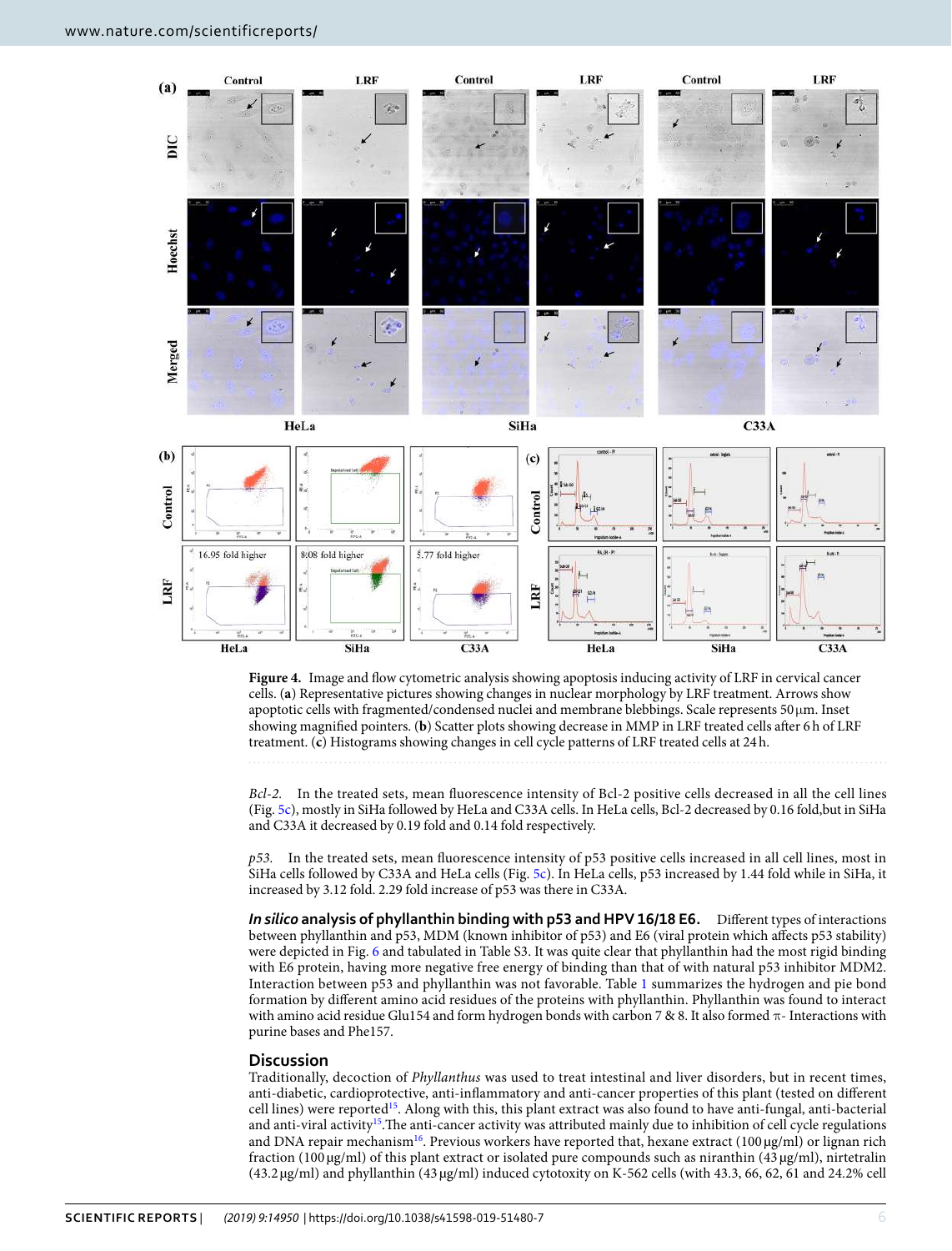

<span id="page-6-0"></span>**Figure 5.** Expression analysis of apoptotic genes and proteins at 24 h LRF treatment. (**a**) Semi Q RT-PCR (**b**) Immunoblotting. Caspase 8 and 9 were studied at 18 h, rest were studied at 24 h. For both experiments, representative figures with fold changes (densitometry) were expressed as histograms. Columns represent the average of relative densities while bars represent standard deviations. \*Denotes significant difference between control and treated sets (P < 0.05). [Gel figures for control and treated sets in (**a**) were cropped from same gel. Detailed information was given as Supplementary Information]. (**c**) Representative histogram overlaps showing change in protein expressions using intra cellular flow cytometry. Black and Red lines indicate control and LRF treated sets respectively.

death respectively) but much less cytotoxicity was observed in vincristine resistant Lucena-1 cells (16.3,40.4,29.4, 30.2 and 24.8% respectively). It is interesting to note that K-562 cells are more sensitive (LC50 4.95 µM) to doxorubicin than the resistant Lucena-1 cells, as the LC50 dose was more (LC50 50 µM). But Lucena-1 cells treated with 5  $\mu$ M Doxorubicin along with P. amarus derivatives; greater cytotoxicity was observed<sup>[17](#page-11-14)</sup>. Quercetin was reported to inhibit tumor growth and can trigger apoptosis in several types of cancers (cervical cancer, prostate cancer, osteosarcoma and oral cancer)<sup>[18–](#page-11-15)[20](#page-11-16)</sup>. Methanolic extracts of hairy root culture of P. amarus increased time dependent cytotoxicity in MCF7 cells. That cytotoxicity was found to be associated with elevated levels of ROS as well as decrease in MMP<sup>[21](#page-11-17)</sup>.

DNA damage is very often involved with in-vitro cytotoxicity. DNA damage stabilizes p53 concentration, inducing p21 transcription, which is a CDK inhibitor. This p21 then act to arrest the cell cycle at G1 or G2<sup>[22](#page-11-18)</sup>. ROS mediated apoptosis was induced by methanolic extracts of hairy root culture of P. amarus in MCF7 cells<sup>[21](#page-11-17)</sup>. In our study, it was observed that, short duration treatments (3 h) with IC50 doses generate ROS in the treated cells.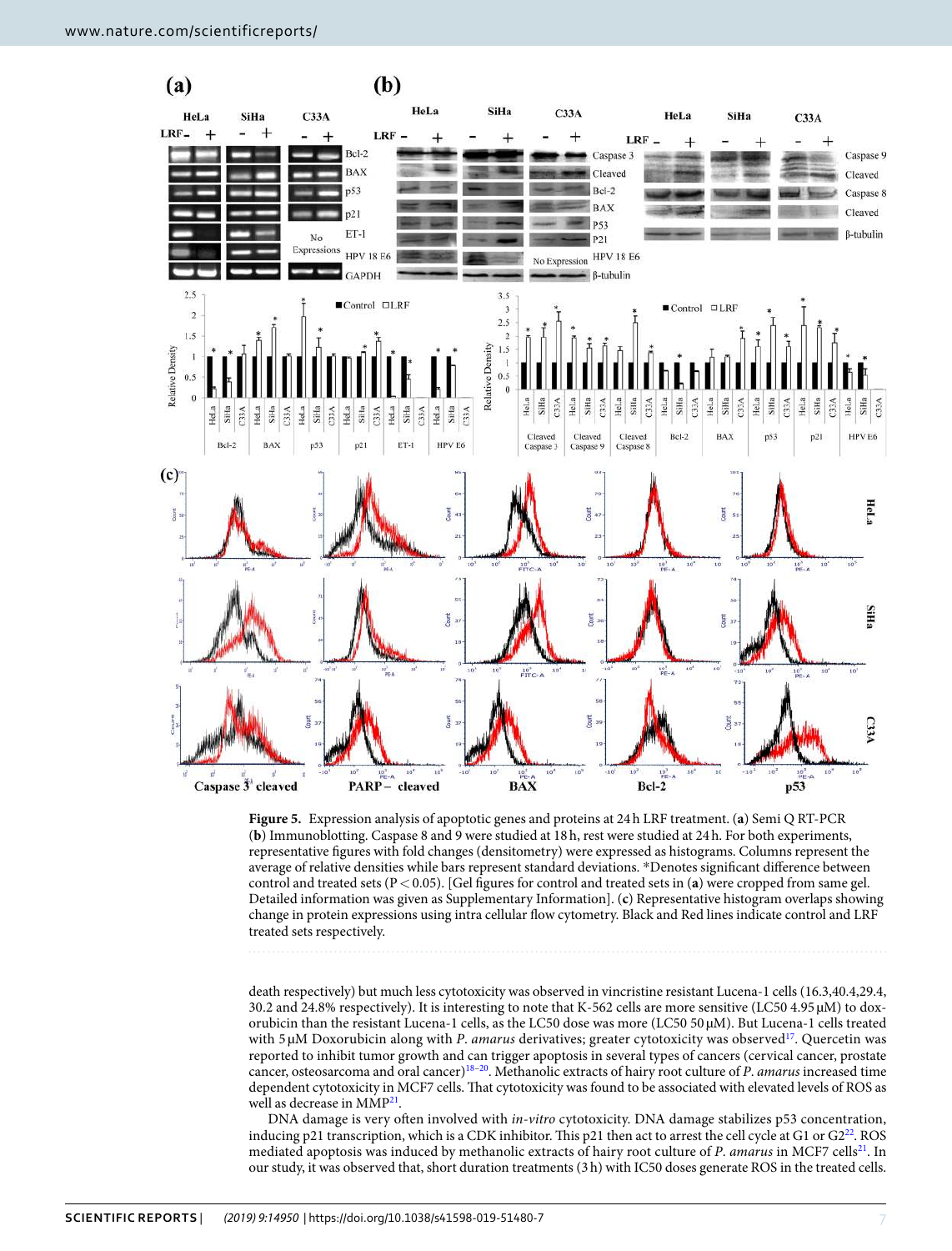![](_page_7_Figure_1.jpeg)

Estimated free energy of binding - 4.89 kcal/mol

![](_page_7_Figure_3.jpeg)

Estimated free energy of binding - 3.47 kcal/mol

![](_page_7_Figure_5.jpeg)

Estimated free energy of binding +124.37 kcal/mol

<span id="page-7-0"></span>**Figure 6.** Docked pose showing interaction of (**a**) phyllanthin with E6 protein, (**b**) rear view of phyllanthin with E6 protein, (**c**) phyllanthin with MDM protein, (**d**) rear view of phyllanthin with MDM protein, (**e**) phyllanthin with p53 protein, (**f**) rear view of phyllanthin with p53 protein.

ROS induces reduction of mitochondrial membrane potential. ROS generation led to intensive DNA damage and induces DNA damage dependent pathways. DNA damage beyond repair triggers cell death. Apoptosis triggered by various DNA lesions have already been reported by earlier works<sup>[23](#page-11-19)</sup>. LRF was found to induce apoptotic DNA fragmentation, which was evident, as extensive DNA damage was observed both in DNA fragmentation and comet assay (reported in our earlier publication)<sup>[24](#page-11-20)</sup>. So, it can be concluded that LRF treatment induces DNA damage. In the present work, enhanced expressions of proteins related to DNA damage responsive pathways were found. As a result of DNA damage several kinases become active. Out of them, the most important are ATM, ATR and DNA-Pkcs. ATR is activated in single stranded DNA breaks whereas, ATM and DNA-Pkcs are associated with double stranded DNA breaks<sup>[25](#page-11-21)</sup>. As initial response to DNA damage, the histone variant of H2A, H2AX become phosphorylated by ATM/ATR, at the damaged part of the DNA<sup>[26](#page-11-22),[27](#page-11-23)</sup>. This is essential for accumulation of MDC1 in response to damaged chromatin[28](#page-11-24)[–34](#page-12-0). In our study, western blot analysis showed enhanced expression of phospho-ATR but no expression of phospho-ATM was observed. At 6 h time point expression of phospho-Chk1 increased in treated sets suggesting induction of DNA replication stress<sup>[35](#page-12-1)</sup>. Detection of γ-H2AX also validates the presence of nicks on DNA strands. Expression of γ-H2AX was earlier considered to be associated with double stranded DNA breaks, but recent report showed that, it can also get phosphorylated by ATR dependent manner in response to DNA replicative stress and does not need ATM activation<sup>[36](#page-12-2)</sup>. p21 mediated arrest of cell cycle is also correlated with the phosphorylation of H2AX<sup>[37](#page-12-3)</sup>. Extensive nuclear DNA damage acts as an intrinsic signal to mitochondria, triggering release of cytochrome c to the cytosol and tripping the balance in favour of cell death rather than repair and survival. Loss of membrane potential had led to caspase activation and apoptosis. Quantitative data for ROS generation, loss in MMP and expression of apoptotic proteins with LRF treatment supports this hypothesis.

Hoechst stained cells studied under Confocal microscope, showed clear indication of condensed chromatin, presence of fragmentations was also clear in all the three treated sets indicated apoptotic cell death.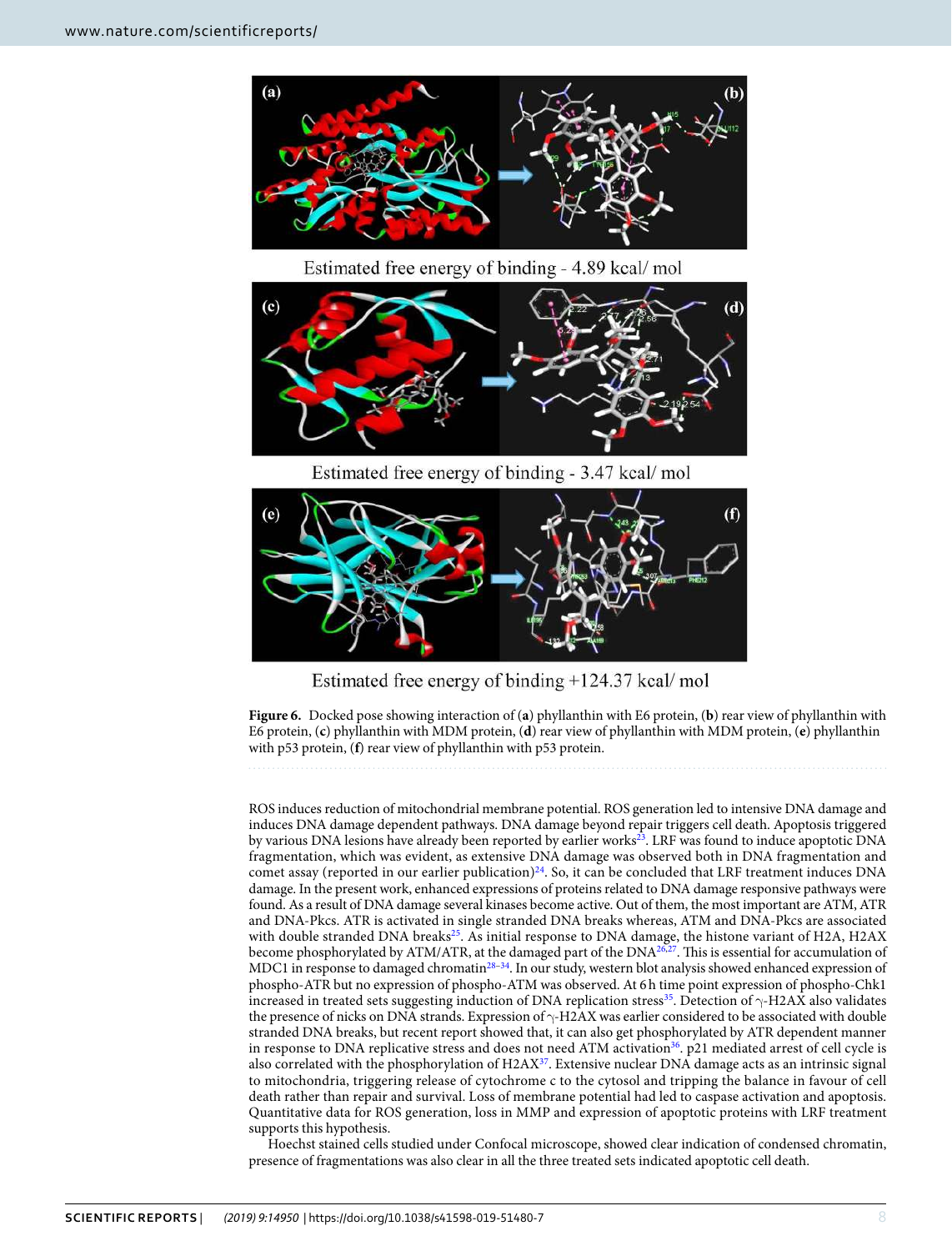<span id="page-8-0"></span>

| <b>Hydrogen</b> bonds          |                   |                                 |                         | $\pi$ -Interactions          |                    |                           |                            |
|--------------------------------|-------------------|---------------------------------|-------------------------|------------------------------|--------------------|---------------------------|----------------------------|
| No. of hydrogen<br>bonds       | protein End       | <b>Compound End</b>             | <b>Bond Distances Å</b> | No. of ionic<br>interactions | Compound<br>End    | Protein<br>End            | <b>Bond</b><br>Distances Å |
| Phyllanthin interacts with E6  |                   |                                 |                         |                              |                    |                           |                            |
| 4                              | Glu154            | $H$ of C-7                      | 2.74                    | $\overline{4}$               | Ph ring            | $2 \times$ purine<br>base | 3.60, 4.00                 |
|                                | Glu154            | $H$ of C-8                      | 2.18                    |                              | Another Ph<br>ring | $2 \times$ Phe157         | 4.99, 5.18                 |
| Phyllanthin interacts with MDM |                   |                                 |                         |                              |                    |                           |                            |
| 8                              | Phe55             | H of C-8 of one phenyl ring     | 2.22                    | 3                            | One Ph ring        | Phe55                     | 5.29                       |
|                                | Leu54             | H of C-8 of one phenyl ring     | 2.77                    |                              | One Ph ring        | Lys24                     | 4.51                       |
|                                | Lys24             | H of C-8 of another phenyl ring | 2.19                    |                              | Another Ph<br>ring | Lys24                     | 4.19                       |
|                                | Glu <sub>28</sub> | H of C-8 of another phenyl ring | 2.54                    |                              |                    |                           |                            |
|                                | Lys51             | $2 \times H$ of C-11            | 2.26, 2.56              |                              |                    |                           |                            |
|                                | Trp23             | $2 \times H$ of C-12            | 2.71, 2.74              |                              |                    |                           |                            |
| Phyllanthin interacts with p53 |                   |                                 |                         |                              |                    |                           |                            |
| 3                              | Ile195            | $O-3$                           | 2.69                    | $\overline{4}$               | One Ph ring        | Met160                    | 4.10                       |
|                                | Arg213            | $O-8$                           | 1.86                    |                              | One Ph ring        | Arg213                    | 4.70                       |
|                                | <b>Val173</b>     | $O-8$                           | 1.46                    |                              | One Ph ring        | Val173                    | 4.71                       |
|                                |                   |                                 |                         |                              | Another Ph<br>ring | Ile195                    | 4.49                       |

**Table 1.** Dock pose of involving interacting elements of phyllanthin with different amino acid residues of different proteins.

Flow cytometric analysis of theAnnexin V-FITC stained cells at 18 and 24 h after treatment, clearly showed the presence of early apoptotic, late apoptotic and dead cells. At 18 h post treatment, most of the cells were in apoptotic phase, (late apoptotic phase in case of HeLa, C33A and early apoptotic phase in SiHa cell line). But after 24 h, a greater population of cells of HeLa and SiHa were found in the fourth quarter, where as in C33A, the population were in the third quarter. Fluorescence micrographs also supports this observation. DIC pictures, of treated cells showed cytoplasmic blebbings, which are signs of apoptosis are clear enough.

Methanolic extract of P. amarus was reported to induce caspase-3 mediated apoptosis in DLA cells at a con-centration of 75-200 µg/ml<sup>[38](#page-12-4)</sup>. LRF induced cell cycle shifts in the treated cell lines and the degree of response varied among the cell lines. Flow cytometric analysis of cell cycle showed LRF treatment induced G1/S arrest only in SiHa cells, but not in other cell lines (HeLa and C33A cell lines, where increase in sub G0 population was observed). As the cell cycle progress from G1 to S phase, it is evident that cell cycle proteins, that is CDKs and cyclin Ds form an active G1phase MPF that leads the cells from G1 to S. But CKIs (mainly Kip family/ Wnk family inhibitors) may check the progression and arrest the cells in G1/S border, if the cell is not prepared to move into the next phase due to some abnormal conditions (as for example, presence of any DNA damage, etc.). In the present study, it is noted, that p21 have a role to block the progression of cells in G1/S. As p21 blocked the cells at G1/S, lesser number of cells progressed to G2/M.

Caspase 3,7 mediated apoptosis with alternation in MAPK, AKT and NF-kB pathways was reported in PC3 cells by the methanolic extract of P. amarus<sup>[39](#page-12-5)</sup>. Several signalling pathways are induced simultaneously in the treated sets and p53 acted as the prime regulator that might have controlled these pathways. In general, HPV infected cells; viral E6 binds p53 and disrupts its transcription, thereby impairing its tumor suppressor activity. But, in this study, E6 expression (both transcriptionally and translationally) was found to be reduced significantly. Down regulation of E6 in the treated counter parts of HPV(16/18) positive cells helped in p53 stabilization and subsequent p21 transcription.It was observed, that LRF has induced DNA damages in the cells (as it was evident by incorporation of γ-H2AX in the treated nuclei). Semi qRT-PCR showing the status of ET-1 in treated sets, clearly indicated that, the expression of ET-1 was absent in HeLa cells and down regulated inSiHa cells, both treated with LRF. Endothelin-1 (ET-1) is an autocrine signalling growth factor, released from HPV transfected keratinocytes. It is a vasoactive peptide and induces increased growth response and cell proliferation either directly or in synergy with other growth factors. So, reduced ET-1 expression clearly vindicated that LRF was not only able to induce cell death but also inhibited the cell proliferation of the cancer cell lines. Immunoblotting analysis also showed the enhanced expression of the pro apoptotic proteins over antiapoptotic proteins. Expression of cleaved caspase 8 and 9 (studied at 18 h) increased considerably in the treated cells. As caspase 8 is reported to inhibit autophagic or necrotic cell death<sup>[40](#page-12-6),[41](#page-12-7)</sup>, it's activation indicates apoptotic cell death. LRF induced apoptosis was mediated by pro-apoptotic proteins, such as BAX, cleaved PARP and cleaved caspase 3, as, increased expression was detected by intra cellular flow cytometry analysis. At the same time, ROS mediated DNA damage and loss of mitochondrial membrane potential, clearly indicated p53 mediated intrinsic pathway of apoptosis.

The docking results clearly suggest that phyllanthin has more affinity towards E6 than p53. Being a natural inhibitor of p53, MDM2 served as the positive control in this experiment. Figure [6](#page-7-0) depicts the interaction of different amino acids of the proteins with phyllanthin. Strong binding capability as well as interactions through hydrogen bonds with different amino acids of E6 made phyllanthin a good lead molecule for E6 inhibition.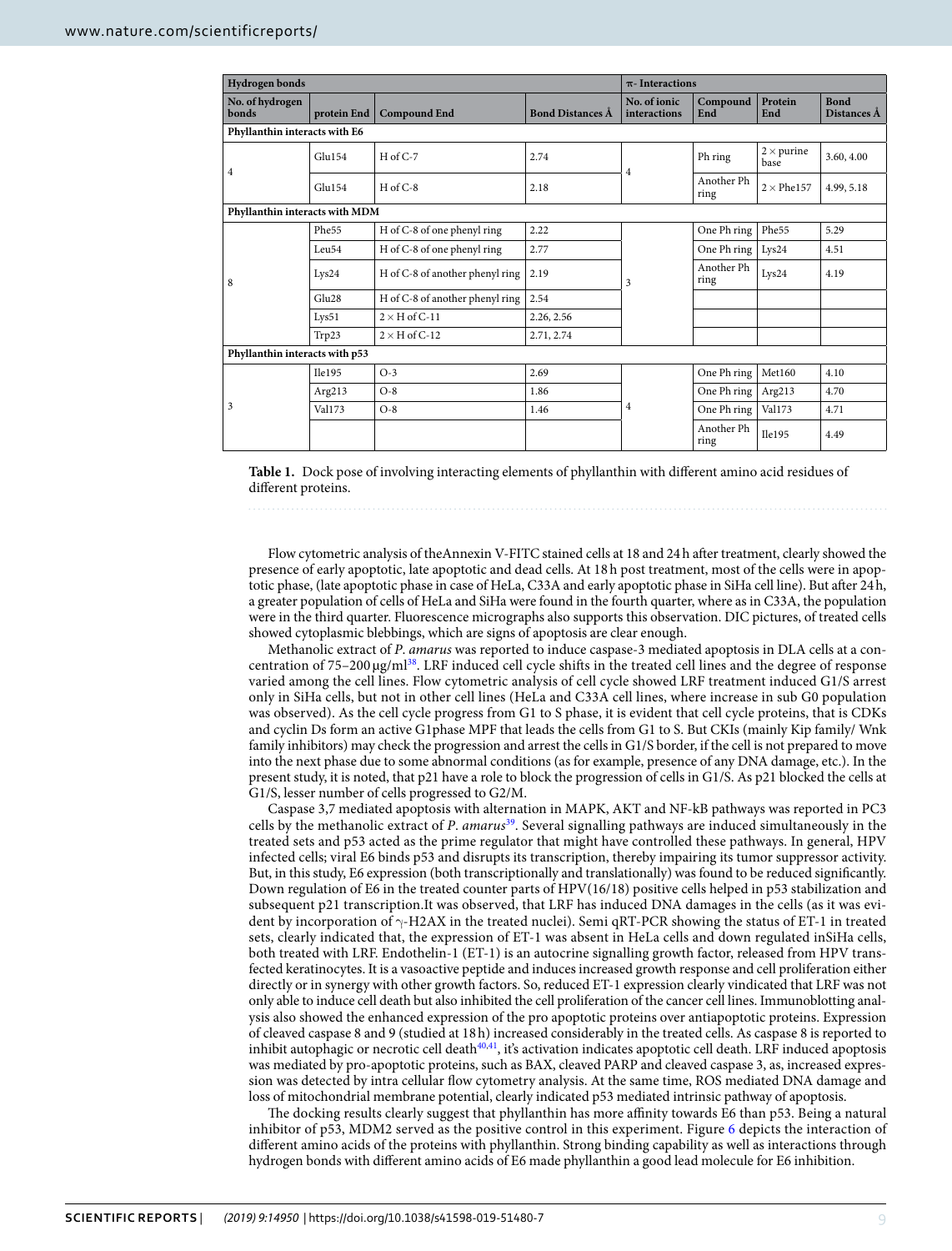![](_page_9_Figure_1.jpeg)

<span id="page-9-0"></span>**Figure 7.** Proposed mode of action of the LRF on the cervical cancer cells. Downward and upward arrows indicate downregulation and upregulation of several genes.

From the study, it can be concluded that LRF has the potential to induce cell death in cervical cancer cells in vitro. LRF may had induced cell death through ROS, which lead to DNA damage and loss of MMP. Presence of nicked DNA and subsequent ATR activation pathway also validates the hypothesis. Induction of ATR activation pathway has vindicated the hypothesis. Down regulation of viral E6 is also instrumental in inducing up regulation of p53. p53 played the central role in inducing apoptosis in the cell lines. The presence of viral factors in HeLa and SiHa and their subsequent down regulation by LRF treatment actually made them more susceptible towards this treatment that the C33A cell line which is devoid of any viral load. The probable mode of action of LRF fraction is summarized in Fig. [7](#page-9-0). The anti-proliferative activity of LRF might be due to synergistic actions of the components (phyllanthin, fatty acids, niranthin, corrilagin etc.) present in them. Activation of caspase 8, 9 and 3 indicates towards apoptotic cell death.

### **Materials and Methods**

**Chemicals and reagents.** Chemicals needed for chemical elucidation (methanol, n-Hexane, ethyl acetate, chloroform, Silica gel) were purchased from Merck; BSTFA was from Sigma. Cell culture media (EMEM, DMEM), FBS, FCS, antibiotic-antimycotic solutions were procured from HiMedia Labs. DCFDA (ABCAM 113851), JC1 (BD Biosciences551302), AnnexinV-FITC/PI (BD-Biosciences556547) and Propidium iodide (Sigma) were used in the flow cytometric assays. Primers for RT-PCR were from Sigma. RNA extracted by TRI reagent (Sigma) and 1<sup>st</sup> strand cDNA systhesis kit (Thermo Scientific K1621) was used. Antibodies for WB, IF and ICFC were purchased from Cell signaling technology, Sigma and Santa Cruz biotechnology (Table S4). Tris, Glycine, glacial acetic acid, EDTA and SDS used in gel electrophoresis were from Merck and Invitrogen.

**Plant collection and extraction.** *Phyllanthus amarus* plants were collected from the Departmental garden, identified properly, and deposited to Calcutta University Herbarium for accession number (20015-CUH). The whole plants were washed, shade dried and extracted with methanol, concentrated and defatted with n-Hexane. Then it was fractioned with chloroform to get the lignan rich fraction (LRF). Previous studies has helped in determination of IC50 doses in different cell lines<sup>[24](#page-11-20)</sup>. IC50 dose was used to carry out all the experiments at different time points.

**Elucidation of chemicals constitutes.** LC-MS. The protocol for LCMS was followed according to our previous publication[42](#page-12-8). LRF was dehydrated using gentle stream of nitrogen and further reconstituted in methanol. Then the extract was analyzed by LC-MS/MS (SYNAPT G2 HDMS, Waters, Manchester, U.K). An Acquity UPLC BEH C18 Column (3.0 mm  $\times$  150 mm, 1.7  $\mu$ m, Waters, Ireland) was used for the chromatographic separation at a temperature of 40 °C. Eluent A (0.1% formic acid in water, v/v) and eluent B (0.1% formic acid in acetonitrile, v/v) were the constituents of the mobile phases. At a flow rate of 0.4 mL/min with a linear gradient program these eluents were delivered as follows: 20–80% B from 0 to 15 min, 80–95% B from 15.0 to 15.5 min, held at 95% B from 15.5 to 18.0 min, 95–20% B from 18.0 to 19.0 min and held at 25% B from 19.0 to 20.0 min. The parameters maintained during this operation were as follows: capillary voltage of 3 kV (ESI+), sample cone voltage of 35 V, extraction cone voltage of 4 V, source temperature of 100 °C, desolvation temperature of 300 °C, cone gas flow of 50 L/h and desolvation gas flow of 800 L/h. The trap collision energy in MSE mode, for the low-energy function was set at 5 eV, while the for the high-energy function, ramp trap collision energy was set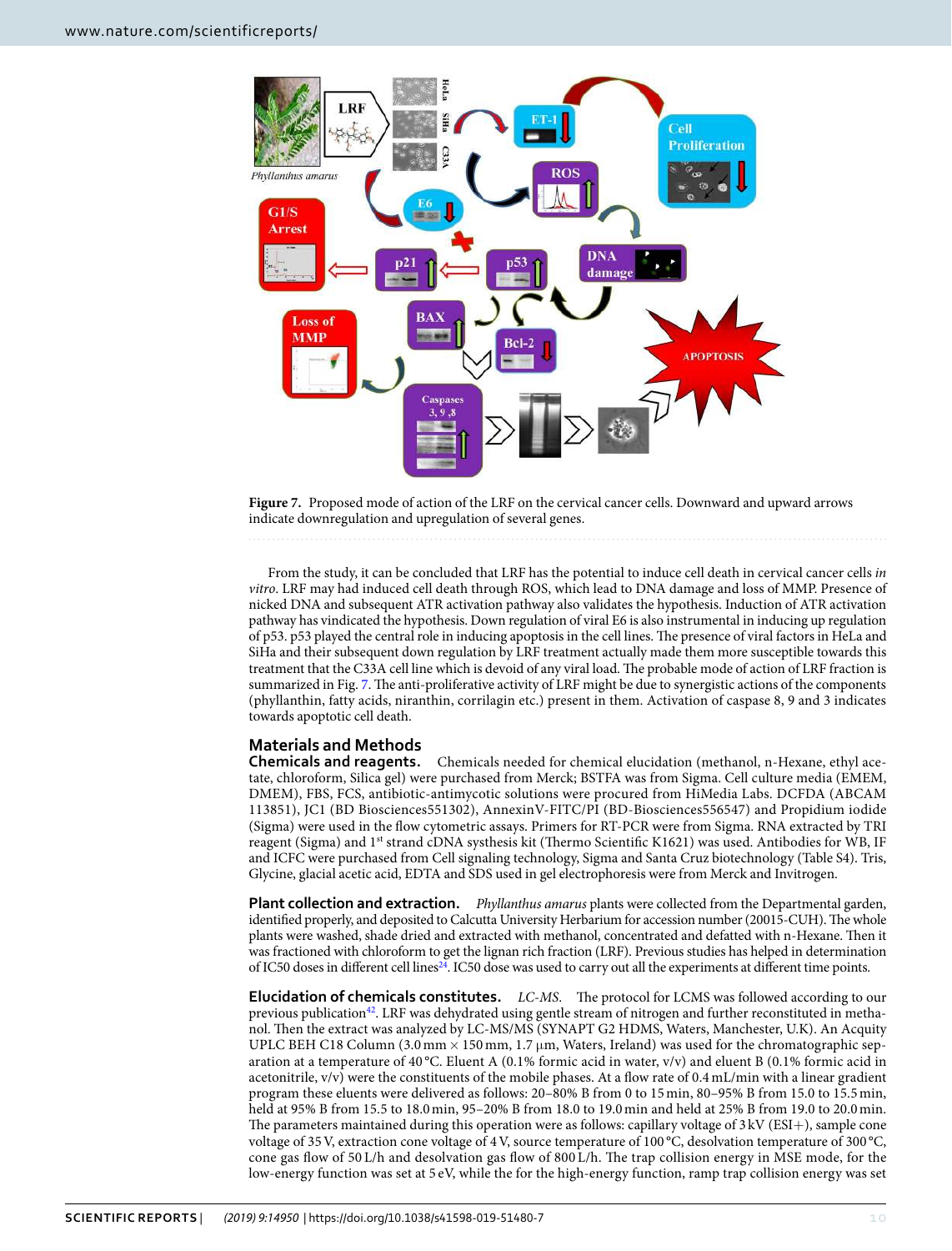at 20–50 eV. In MSE mode, for collision-induced dissociation (CID), Argon was used as the collision gas. The mass spectrometer was calibrated over a range of 50–1500 Da using a solution of sodium formate to ensure mass accuracy and reproducibility.

GC-MS. LRF was TMS-derivatized with BSTFA and injected in HP5-MS capillary column (30 m X 0.25 mm  $\times$ 0.25 µm) followed by running through a temperature gradient of 70–260 °C with 5 °C per min ramping rate (Agilent). Fragmentation pattern of the peaks were tallied with NIST library.

Column chromatography. LRF was further separated in a silica gel column (60–120 mesh) to get several sub-fractions. Concentrated LRF was mixed with silica gel (60–120) to prepare slurry which was loaded in a glass column packed with silica gel (60–120).Elution was done with hexane, ethyl acetate and methanol according to increasing order of polarity. Sub-fractions were collected for ½ of the column bed volume. They were then concentrated and separated by thin layer chromatography followed by poolingwhen necessary. Pooled fractions were tested for their cytotoxicity and analysed by GC-MS.

Characterization of single crystal. The crystal was mounted (Bruker AXS D8 Quest ECO) with the help of nylon looponthe diffractometer. The diffractometer contained a Mo-target rotating-anode X-ray source and a graphite monochromator (Mo K $\alpha$ ,  $\lambda$  = 0.71072 Å). The crystallographic data have been listed in Table S2. SHELXS-97 (Sheldrick 2008) and SHELXL-2014/6 (Sheldrick 2014) were used for data solution and data refinement respectively. The crystal data was submitted to CCDC. A Bruker AM 300L 500 MHz superconducting FT NMR spectrophotometer was used to record the <sup>1</sup>H NMR spectra for the isolated crystal resolved in deuterated chloroform (CDCl3) at 293 K. MicromassQtof YA 263 mass spectrometer was used to measure the ESI mass spectra in positive ion mode.

**ROS induction by flow cytometry.**  $1 \times 10^6$  cells were stained with DCFDA following manufacturer's protocol and analysed by flow cytometry (BD FACSVerse). In presence of ROS, DCFDA, a cell permeant fluorogenic dye readily oxidizes to 2,7-Dichlorofluorescin which is highly fluorescent.

**Immunofluorescence microscopy to detect DNA damage.** To detect DNA damages, after treatment 1 × 10<sup>4</sup> cells were fixed with 4% PFA, stained with fluorescein isothiocyanate (FITC) conjugated (1:100) anti γ-H2AX antibody (1:50) overnight, (Table S4) and photographed under fluorescent microscope (Leica).

**Determination of loss of mitochondrial membrane potential (MMP) by flow cytometry.** After treatment,  $1 \times 10^6$  cells were stained with JC1 following manufacturer's protocol and analysed by flow cytometry (BD FACSVerse) to study change in the MMP. JC1 is a lipophilic cationic dye that can selectively enter mitochondria. With intact MMP, it exists as aggregates. It'sfluorescence changes from red (aggregates) to green (monomers) with decrease in MMP.

**Determination of apoptosis by annexin V-FITC/ PI double staining.** FITC conjugated Annexin V/ Propidium Iodide double staining method was used to quantifyamount of apoptotic cells. Externalization of phosphatidylserine (PS) is a well known marker of apoptosis. Annexins, a family of calcium-dependent phospholipid binding proteins, bind to PS and helps to mark apoptotic cells. After treatment,  $1 \times 10^6$  cells were harvested, washed with PBS, stained with FITC conjugated Annexin V/Propidium Iodide for 15 min at dark according to manufacturer's protocol (BD 556547). Later they were subjected to flow cytometry (BD Accuri C6 plus/ BD FACSVerse) and analysed by FCS-express software. Also cells were grown on glass cover slips and treated with LRF for 18 and 24 h, stained with Annexin V-FITC/ PI and visualized under epi-fluroscence microscope (Leica DMi8).

**Cellular and nuclear morphology study.** . Hoechst 33258 stained cells were studied under fluorescent microscope. Then the treated cells were washed with PBS and fixed with 4% PFA followed by washing again. The fixed cells were then stained using Hoechst 33258 (2 µg/ml) for 2 min at room temperature. They were mounted in mounting medium (PBS:Glycerol = 1:9) containing propyl gallate after washing with PBS. Photographs were taken in an confocal microscope (Leica DMi8).

Cell cycle analysis Treated cells were harvested and washed with PBS. 70% ethanol was used to fix the cells which were then treated with RNaseA for 2h at 37 °C and stained with PI. After 15 min incubation in dark, flowcytometry (BD FACSVerse) was done to study cell cycle.

**Semi quantitative reverse transcription PCR.** Tri regent was used to isolate total RNA from the cells as depicted from the manufacturer's protocol. RNA was quantified by Nanodrop (Eppendorf) and bleach gels were used to check the integrity of the RNA samples<sup>[43](#page-12-9)</sup>. First strand cDNA synthesis kit was employed to prepare cDNA using 1 µg RNA as starting material as per manufacturer's protocol. With the help of Primer 3 software,primersrequired for the PCR reactions were designed, using FASTA sequences of target genes from NCBI. The primer sequences and PCR profiles were listed in (Table S5).GAPDH was used as internal control. PCR products were separated in 2% Agarose gels and Gel documentation system (UVP MultiDoc-It) was used to photograph them. Densitometric analysis was done by Image J software.

**Immunoblotting.** Total protein was extracted with Laemmli's SLB (sample loading buffer) (50 mMTris-Cl pH 6.8, 0.01% Bromophenol blue,10% 2-Mercaptoethanol, 10% Glycerol, 2% SDS, protease and phosphatase inhibitors), quantified. 50-100 µg of total protein was separated on polyacrylamide gels of required percentage.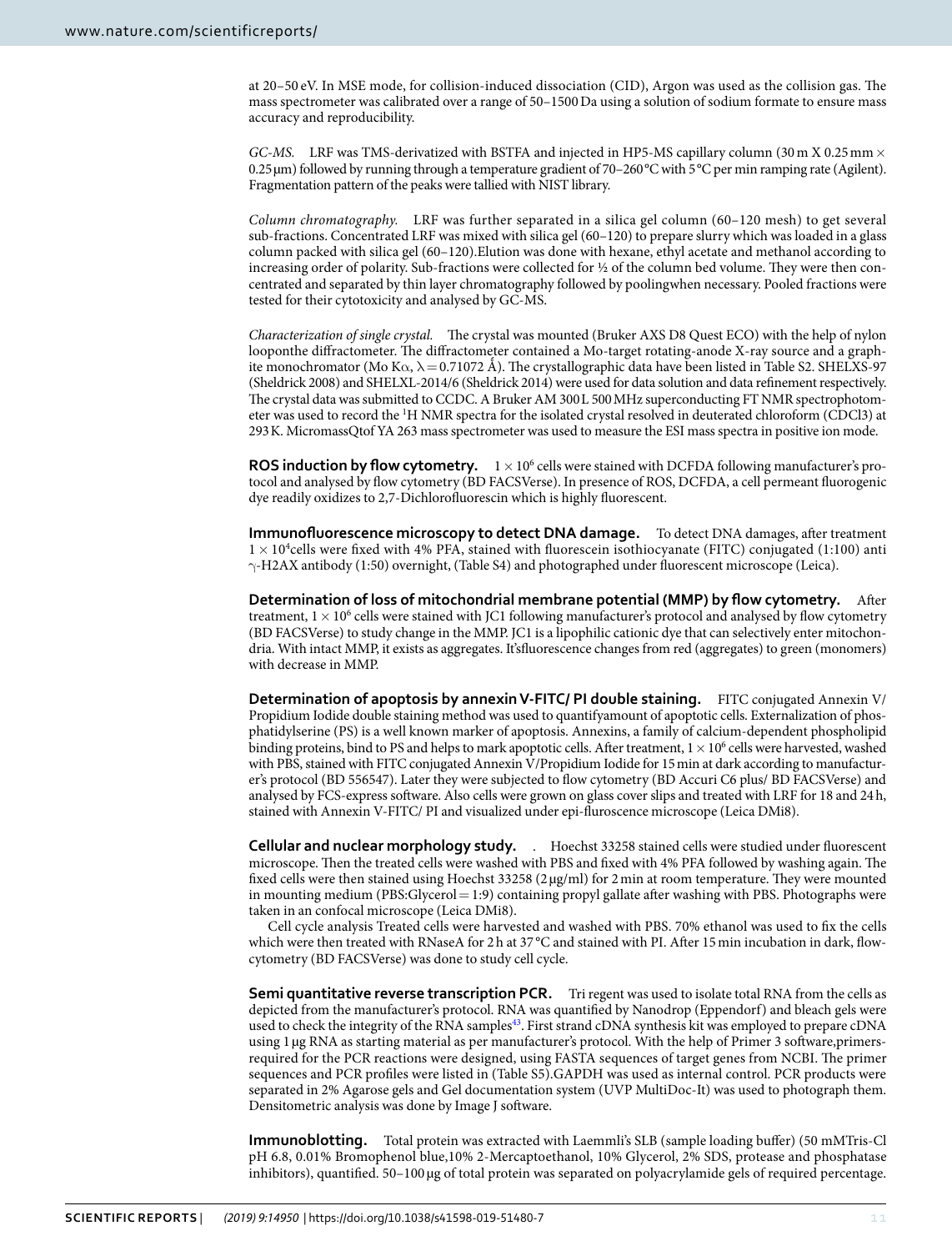Proteins were blotted on a nitrocellulose membrane (Pall-0.22 µm). 5% BSA was used as a blocking solution for 3 h at room temperature. Then they were incubated with primary and secondary antibodies respectively (Table S4). Blots were developed with NBT-BCIP and photographed in gel doc (UVP) and densitometric analysis was done by Image J software.

**Intracellular flow cytometry.** For ICFC,  $1 \times 10^6$  fixed (4% PFA) cells were stained with appropriate dilutions of fluorochrome conjugated antibodies (Table S4) according to manufacturers' protocol and analysed by flow cytometry (BD FACSVerse).

*In silico* **analysis of phyllanthin binding with p53 and HPV 16/18 E6.** Docking was performed with DFT optimized geometries of phyllanthin. For docking studies the structural coordinates of E6, MDM and p53were fetched from the protein data bank (PDB) ID: 4giz<sup>[44](#page-12-10)</sup>, 1ycr<sup>[45](#page-12-11)</sup> and 1tup<sup>[46](#page-12-12)</sup> respectively. AutoDock 4.2<sup>[47](#page-12-13)</sup> was used to carry out molecular docking for the compound. Keeping the conformations of the protein fixed, conformations of the compound were allowed to change during the docking. The data obtained from docking was examined by PyMOL software[48](#page-12-14). Discovery Studio 4.1 Client and Chimera 1.10.1rc were used for visualization effects.

**Statistical analysis.** All experiments were performed in triplicates. Averages and standard deviations were calculated by Microsoft Excel. One way ANOVA followed by Duncan's multiple comparison test was done by GraphPad Prism 5 software.

Received: 16 April 2019; Accepted: 27 September 2019;

Published online: 18 October 2019

#### **References**

- <span id="page-11-0"></span> 1. Bray, F. et al. Global Cancer Statistics 2018: GLOBOCAN Estimates of Incidence and Mortality Worldwide for 36 Cancers in 185 Countries. CA Cancer J Clin. **68**, 394–424 (2018).
- <span id="page-11-1"></span>2. Thomas, M., Pim, D. & Banks, L. The role of the E6-p53 interaction in the molecular pathogenesis of HPV. Oncogene. **18**, 53 (1999).
- <span id="page-11-2"></span> 3. Rosanò, L., Spinella, F. & Bagnato, A. Endothelin 1 in cancer: biological implications and therapeutic opportunities. Nature reviews. Cancer. **13**(9), 637 (2013).
- <span id="page-11-3"></span>4. Ehrke, M. J. Immunomodulation in cancer therapeutics. International immunopharmacology. **3**(8), 1105–1119 (2003).
- <span id="page-11-4"></span>5. Gottesman, M. M. Mechanisms of cancer drug resistance. Annual review of medicine. **53**(1), 615–627 (2002).
- <span id="page-11-6"></span><span id="page-11-5"></span> 6. Gurib-Fakim, A. Medicinal plants: traditions of yesterday and drugs of tomorrow. Molecular aspects of Medicine. **27**(1), 1–93 (2006). 7. National Medicinal Plants Board, ([www.nmpb.nic.in\)](http://www.nmpb.nic.in).
- <span id="page-11-7"></span> 8. Calixto, J. B., Santos, A. R., Cechinel, V. F. & Yunes, R. A. A review of the plants of the genus Phyllanthus: their chemistry, pharmacology, and therapeutic potential. Med. Res. Rev. **18**(4), 225–258 (1998).
- <span id="page-11-8"></span>Santos, A. R. S., Ailho, V. C., Yunes, R. A. & Calixto, J. B. Analysis of the mechanism underlying the Anti-nociceptive Effect of the Extracts of plants from the Genus Phyllanthus. General Pharmacol. **26**, 1499–1506 (1995).
- <span id="page-11-9"></span>10. Ezzat, S. M. et al. Anticancer potentiality of lignan rich fraction of six Flaxseed cultivars. Sci. Rep. **8**, 544 (2018).
- <span id="page-11-10"></span> 11. Gordaliza, M., Castro, M. A., del Corral, J. M. & Feliciano, A. S. Antitumor properties of podophyllotoxin and related compounds. Curr Pharm Des. **6**, 1811–1839 (2000).
- 12. Jia, L. et al. A potential anti-tumor herbal medicine, Corilagin, inhibits ovarian cancer cell growth through blocking the TGFβ signaling pathways. BMC Complement Altern Med **13**, 33 (2013).
- 13. Chen, H. et al. Anti-Tumor Effect of Rutin on Human Neuroblastoma Cell Lines through Inducing G2/M Cell Cycle Arrest and Promoting Apoptosis. The Scientific World Journal. **2013**, Article ID 269165, 8 (2013).
- <span id="page-11-11"></span> 14. Hashemza, M. et al. Anticancer and apoptosis inducing effects of quercetin in vitro and in vivo. Oncology Reports **38**, 819–828 (2017).
- <span id="page-11-12"></span> 15. Meena, J., Sharma, R. A. & Rolania, R. A review on phytochemical and pharmacological properties of Phyllanthus amarusSchum. and Thonn. International journal of Pharmaceutical sciences and Research **9**(4), 1377–1386 (2018).
- <span id="page-11-13"></span>16. Rajeshkumar, N. V. et al. Antitumour and anticarcinogenic activity of Phyllanthus amarus extract. Journal of Ethnopharmacology **81**(1), 17–22 (2002).
- <span id="page-11-14"></span>17. Leite, D. F. et al. The cytotoxic effect and the multidrug resistance reversing action of lignans from Phyllanthus amarus. Plantamedica **72**(15), 1353–1358 (2006).
- <span id="page-11-15"></span>18. Sak, K. Site-specific anticancer effects of dietary flavonoid quercetin. Nutr. Cancer **66**, 177–193 (2014).
- 19. Bishayee, K. et al. Quercetin induces cytochrome-c release and ROS accumulation to promote apoptosis and arrest the cell cycle in G2/M, in cervical carcinoma: signal cascade and drug-DNA interaction. Cell Prolif **46**, 153–163 (2013).
- <span id="page-11-16"></span> 20. Gokbulut, A. A., Apohan, E. & Baran, Y. Resveratrol and quercetin-induced apoptosis of human 232B4 chronic lymphocytic leukemia cells by activation of caspase-3 and cell cycle arrest. Hematology **18**, 144–150 (2013).
- <span id="page-11-17"></span>21. Abhyankar, G. et al. Hairy root extract of Phyllanthus amarus induces apoptotic cell death in human breast cancer cells. Innovative food science & emerging technologies **11**(3), 526–532 (2010).
- <span id="page-11-18"></span>22. Jimeno, A. et al. Pharmacodynamic-guided modified continuous reassessment method-based, dose-finding study of rapamycin in adult patients with solid tumors. Journal of clinical oncology **26**(25), 4172–4179 (2008).
- <span id="page-11-19"></span>23. Roos, W. P. & Kaina, B. DNA damage-induced cell death by apoptosis. Trends Mol Med **12**, 440–450 (2006).
- <span id="page-11-20"></span> 24. Paul, S., Chakraborty, S., Mukherjee, A. & Kundu, R. Evaluation of Cytotoxicity and DNA Damaging Activity of Three Plant Extracts on Cervical Cancer Cell Lines. International Journal of Pharmaceutical Sciences Review and Research **31**(37), 183–189 (2015).
- <span id="page-11-21"></span> 25. Durocher, D. & Jackson, S. P. DNA-PK, ATM and ATR as sensors of DNA damage: variations on a theme? Current opinion in cell biology **13**(2), 225–231 (2001).
- <span id="page-11-22"></span> 26. Zhang, D., Zaugg, K., Mak, T. W. & Elledge, S. J. A role for the deubiquitinating enzyme USP28 in control of the DNA-damage response. Cell **126**(3), 529–542 (2006).
- <span id="page-11-23"></span>27. Dong, Y. et al. Regulation of BRCC, a holoenzyme complex containing BRCA1 and BRCA2, by a signalosome-like subunit and its role in DNA repair. Molecular cell **12**(5), 1087–1099 (2003).
- <span id="page-11-24"></span>28. Nijman, S. M. et al. The deubiquitinating enzyme USP1 regulates the Fanconianemia pathway. Molecular cell **17**(3), 331–339 (2005).
- 29. Huang, T. T. et al. Regulation of monoubiquitinated PCNA by DUB autocleavage. Nature cell biology **8**(4), 341 (2006).
- 30. Paull, T. T. et al. A critical role for histone H2AX in recruitment of repair factors to nuclear foci after DNA damage. Current Biology **10**(15), 886–895 (2000).
- 31. Celeste, A. et al. H2AX haploinsufficiency modifies genomic stability and tumor susceptibility. Cell **114**(3), 371–383 (2003).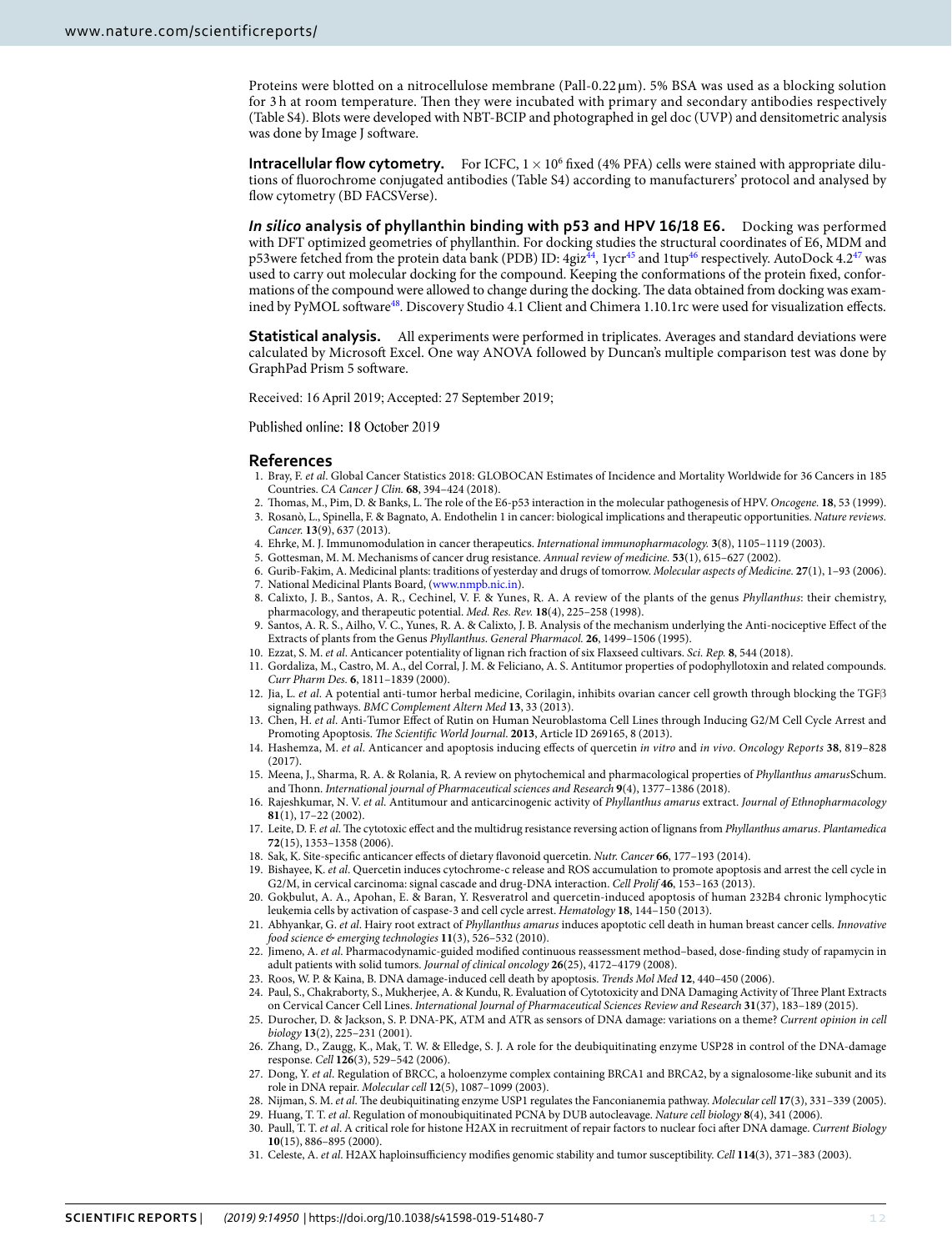- 32. Celeste, A. et al. Histone H2AX phosphorylation is dispensable for the initial recognition of DNA breaks. Nature cell biology **5**(7), 675 (2003).
- 33. Stucki, M. et al. MDC1 directly binds phosphorylated histone H2AX to regulate cellular responses to DNA double-strand breaks. Cell **123**(7), 1213–1226 (2005).
- <span id="page-12-0"></span> 34. Lou, Z., Minter-Dykhouse, K., Wu, X. & Chen, J. MDC1 is coupled to activated CHK2 in mammalian DNA damage response pathways. Nature **421**(6926), 957 (2003).
- <span id="page-12-1"></span> 35. Gupta, D., Lin, B., Cowan, A. & Heinen, C. D. ATR-Chk1 activation mitigates replication stress caused by mismatch repairdependent processing of DNA damage. Proc Natl Acad Sci USA **115**(7), 1523–1528 (2018).
- <span id="page-12-2"></span> 36. Ward, M. I. & Chen, J. Histone H2AX Is Phosphorylated in an ATR-dependent Manner in Response to Replicational Stress. The Journal of Biological Chemistry **276**(51), 47759–47762 (2001).
- <span id="page-12-3"></span> 37. Fragkos, M., Jurvansuu, J. & Beard, P. H2AX Is Required for Cell Cycle Arrest via the p53/p21 Pathway. Molecular and Cellular Biology **29**(10), 2828–2840 (2009).
- <span id="page-12-4"></span>38. Harikumar, K. B., Kuttan, G. & Kuttan, R. Phyllanthus amarus inhibits cell growth and induces apoptosis in Dalton's lymphoma ascites cells through activation of caspase-3 and downregulation of Bcl-2. Integrative cancer therapies **8**(2), 190–194 (2009).
- <span id="page-12-5"></span> 39. Tang, Y. Q., Jaganath, I. B. & Sekaran, S. D. Phyllanthus spp. induces selective growth inhibition of PC-3 and MeWo human cancer cells through modulation of cell cycle and induction of apoptosis. PLoS One **5**(9), e12644 (2010).
- <span id="page-12-6"></span>40. Holler, N. et al. Fas triggers an alternative, caspase-8-independent cell death pathway using the kinase RIP as effector molecule. Nature immunology **1**(6), 489 (2000).
- <span id="page-12-7"></span> 41. Hou, W., Han, J., Lu, C., Goldstein, L. A. & Rabinowich, H. Autophagic degradation of active caspase-8: a crosstalk mechanism between autophagy and apoptosis. Autophagy **6**(7), 891–900 (2010).
- <span id="page-12-8"></span> 42. Paul, S. & Kundu, R. ROS mediated DNA damage and induction of apoptosis in cervical cancer cells by Heliotropium indicum L. Journal of Applied Pharmaceutical Science **8**(08), 92–106 (2018).
- <span id="page-12-9"></span> 43. Aranda, P. S., LaJoie, D. M. & Jorcyk, C. L. Bleach gel: a simple agarose gel for analyzing RNA quality. Electrophoresis **33**(2), 366–369 (2012).
- <span id="page-12-10"></span> 44. Zanier, K. et al. Structural basis for hijacking of cellular LxxLL motifs by papillomavirus E6 oncoproteins. Science **339**, 694–698  $(2013)$
- <span id="page-12-11"></span> 45. Kussie, P. H. et al. Structure of the MDM2 oncoprotein bound to the p53 tumor suppressor transactivation domain. Science **274**, 948–953 (1996).
- <span id="page-12-12"></span> 46. Cho, Y., Gorina, S., Jeffrey, P. D. & Pavletich, N. P. Crystal structure of a p53 tumor suppressor-DNA complex: understanding tumorigenic mutations. Science. **265**, 346–355 (1994).
- <span id="page-12-13"></span>47. Morris, G. M. et al. AutoDock4 and AutoDockTools4: Automated docking with selective receptor flexibility. Journal of computational chemistry. **30**, 2785–2791 (2009).
- <span id="page-12-14"></span>48. DeLano, W. L. PyMOL: An Open-Source Molecular Graphics Tool,<http://pymol.sourceforget.net/>(2002).

#### **Acknowledgements**

Authors would like to thank University Grants Commission- Centre of Advanced Study, Department of Science and Technology – Fund for Improvement of Science & Technology Infrastructure, Department of Science and Technology - Promotion of University Research and Scientific Excellence, Department of Botany and Center for Research in Nano Science and Nanotechnology, University of Calcutta for instrumentation and infrastructural support. West Bengal-Department of Biotechnology is acknowledged for funding this study [595-BT (Esst)/ RD-2/11]. Efforts of Dr. Prasanta Ghosh (Rama Krishna Mission Centenary College, Narendrapur, India) and Dr.Prem Gupta (Ionics Clinical Laboratory Diagno Labs Pvt. Ltd., Gurgaon, India) are acknowledged for their help in XRD and LC-MS studies. Authors are greatly indebted to Dr. Kali Prasanna Dhara for his help in phytochemical identification studies. Authors would like to acknowledge Department of Life sciences, Presidency University for providing the microscopy facility (Leica DMi8 confocal, fluorescent microscopes) along with Dr. Pralay Majumder, Mr. Sayantan Dutta and Ms. Poulami Chatterjee for their generous help in image acquisition. Generous help from Prof. Arindam Bhattacharya (Department of Zoology, University of Calcutta) is acknowledged for few flow cytometry experiments. Caspase 8 antibody was a kind gift from Dr. Pijush Kanti Das, IICB, Kolkata. C33A cells for few experiments were a kind gift from Prof. Sharmila Sengupta (NIBMG, Kalyani, India). Authors would like to thank Ms. Swarnali Dey for helping in some experiments.

#### **Author contributions**

R.K. conceived and designed the study. D.P. conducted the NMR, ESI-MS, and docking studies. All other experiments were performed by S.P. Manuscript was prepared by S.P. and D.P., R.K. reviewed the manuscript. All authors read and approved the final manuscript.

### **Competing interests**

Financial segment: This research was funded by Department of Biotechnology, Govt. Of WB and the funder organization is not going to get/loss financially from this publication. First author and corresponding authors are employed by two different Universities and that is not going to get /loss financially from the publication. No patent or patent applications were filed, either by the authors or from the respective institutions or the funder organization. Non-Financial segment: Authors are not associated with any organisation that has a stake in this research publication. Declaration: Authors declare that, they have no competing interest.

### **Additional information**

**Supplementary information** is available for this paper at<https://doi.org/10.1038/s41598-019-51480-7>.

**Correspondence** and requests for materials should be addressed to R.K.

**Reprints and permissions information** is available at [www.nature.com/reprints.](http://www.nature.com/reprints)

**Publisher's note** Springer Nature remains neutral with regard to jurisdictional claims in published maps and institutional affiliations.